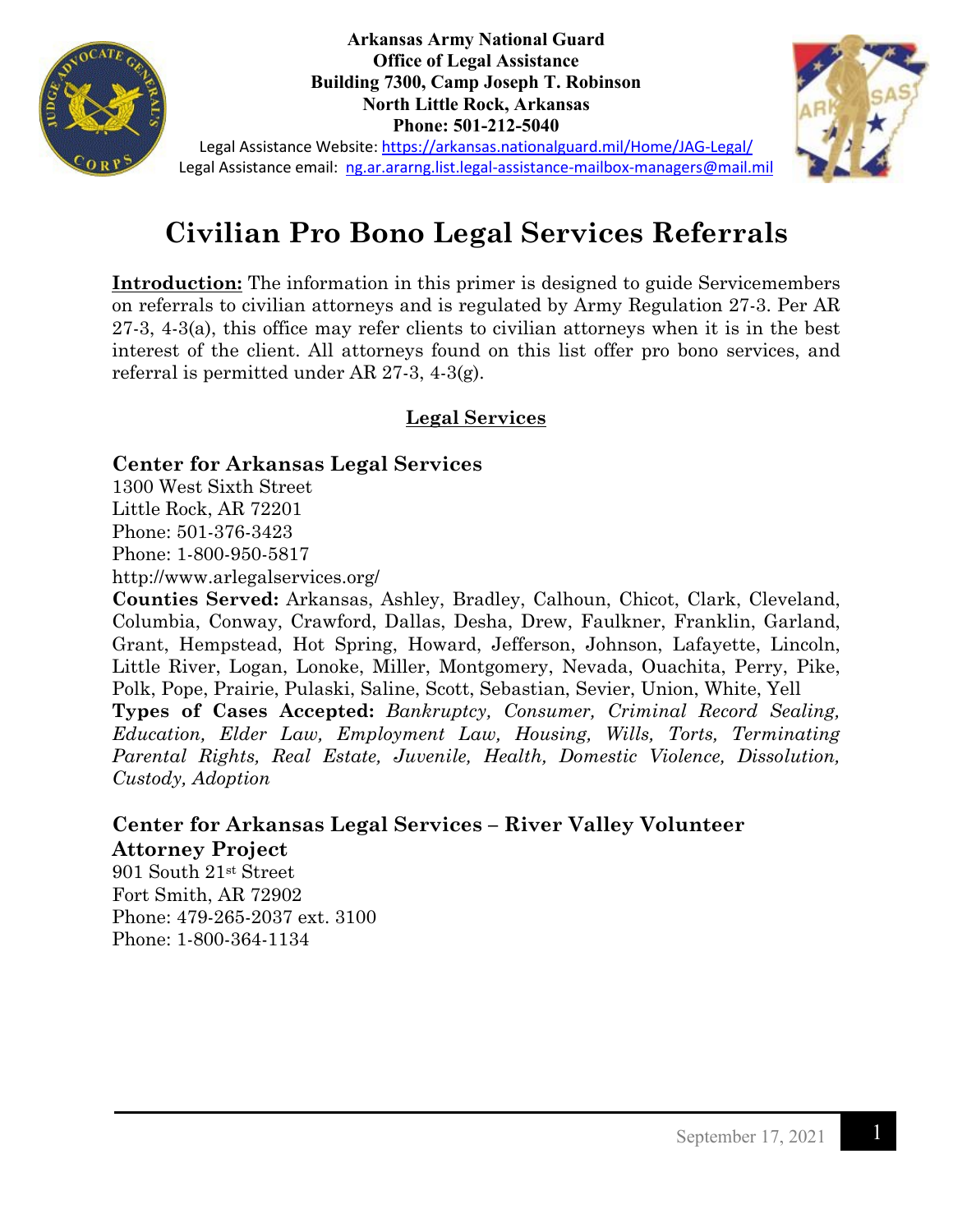#### **Legal Aid of Arkansas Inc.,**

714 South Main Street Jonesboro, AR 72401 Phone: 1-800-952-9243 Phone: 1-870-338-9834 (Housing discrimination hotline) http://arlegalaid.org/ **Counties Served:** Baxter, Benton, Boone, Carroll, Clay, Cleburne, Craighead, Crittenden, Cross, Fulton, Greene, Independence, Izard, Jackson, Lawrence, Lee, Madison, Marion, Mississippi, Monroe, Newton, Phillips, Poinsett, Randolph, St. Francis, Searcy, Sharp, Stone, Van Buren, Washington, Woodruff **Types of Cases Accepted:** *Guardianship; Powers of Attorney; Wills; Orders of Protection; Domestic Abuse; Landlord/Tenant disputes; Housing discrimination; Contract disputes; Debt relief; Consumer matters; Disability rights; Employment rights; Problems with public benefits; End of life instructions; Garnishments; and Evictions.*

#### **Legal Aid of Arkansas – Harrison Office**

205 W. Stephenson Ave. Harrison, AR 72601 Phone: [\(800\) 952-9243](https://www.google.com/search?q=legal+aid+of+arkansas+harrison+office&rlz=1C5CHFA_enUS773US773&oq=legal+aid+of+arkansas+harrison+office&aqs=chrome..69i57.6629j0j7&sourceid=chrome&ie=UTF-8)

## **Legal Aid of Arkansas - Helena-West Helena Office**

622 Pecan Street Helena, AR 72342 Phone: 870-338-9834

## **Legal Aid of Arkansas – Newport Office**

202 Walnut St. Newport, AR 72112 Phone/Fax: 870-523-9892

## **Legal Aid of Arkansas - Springdale Office**

1200 Henryetta Street Springdale, AR 72762 Phone: 479-442-0600 Fax: 1-800-967-9224

## **Legal Aid of Arkansas - West Memphis Office**